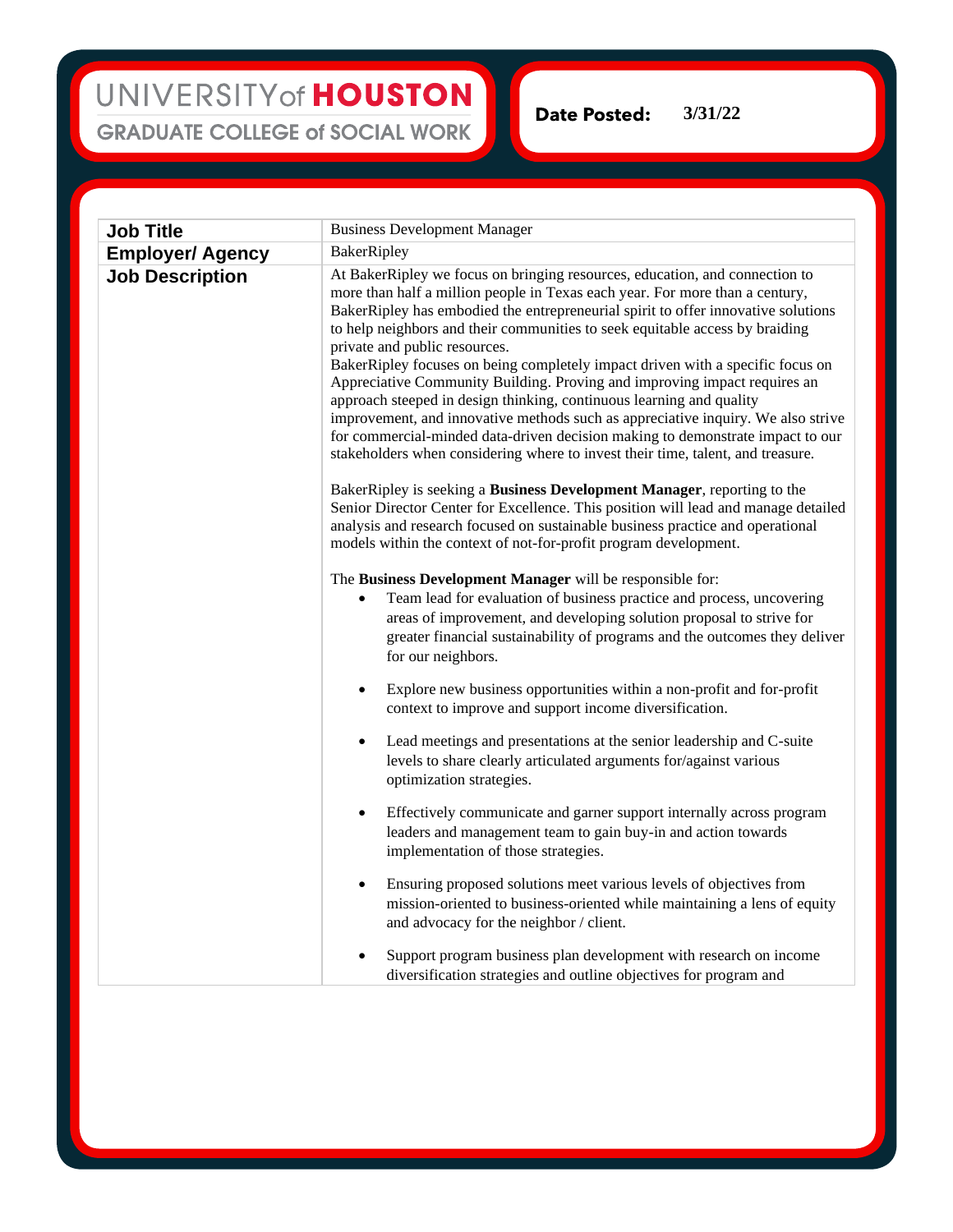|                       | development staff to implement in their day-to-day operations.                                                                                                                                                                        |
|-----------------------|---------------------------------------------------------------------------------------------------------------------------------------------------------------------------------------------------------------------------------------|
|                       | Share knowledge and increase awareness of BakerRipley's approach and<br>impact through external publications and presentations when possible.                                                                                         |
|                       | <b>CORE DUTIES AND RESPONSIBILITIES:</b>                                                                                                                                                                                              |
|                       | Leads Sustainability Model implementation within program divisions.<br>Maintains templates of method and approach for future use.                                                                                                     |
|                       | Evaluates business processes, anticipates requirements, elevates areas for<br>improvement, develops solutions and works cross-functionally to<br>implement.                                                                           |
|                       | Conducts meetings and proposals for C-suite and Senior Directors to<br>share findings and suggested improvement areas.                                                                                                                |
|                       | Identifies agency program and capability or strengths to leverage and<br>$\bullet$<br>emphasize.                                                                                                                                      |
|                       | Creates hypothetical business models for various revenue generating and<br>non-profit program plans to demonstrate best $\prime$ most likely $\prime$ worst case<br>scenarios to enable strong business planning and risk mitigation. |
|                       | Develops, recommends, and implements program improvements or<br>adjustment in collaboration with program staff to demonstrate the agency<br>as a model for community development.                                                     |
|                       | Supports ongoing development and maintenance of all CFE<br>documentation and deliverables including but not limited to program<br>business plans, design methodologies and implementation approach.                                   |
|                       | May conduct training to inform others about concepts, practices,<br>learnings, and best practices to expand staff capacity internally.                                                                                                |
|                       | Creates and manages professional development plan in coordination with<br>direct manager.                                                                                                                                             |
| <b>Qualifications</b> | <b>EDUCATION &amp; EXPERIENCE:</b><br>Bachelor's Degree required. MBA strongly preferred.                                                                                                                                             |
|                       | Typically, 5+ years of prior experience in business analytics and business<br>model development. Preference for experience in public policy, grant<br>administration.                                                                 |
|                       | All applicants must provide prior work samples in addition to references<br>and prior work experience through resume or CV.                                                                                                           |
|                       | <b>REQUIRED SKILLS:</b><br>Excellent analytical, problem-solving, interpersonal, and organizational                                                                                                                                   |

UNIVERSITY of HOUSTON

**GRADUATE COLLEGE of SOCIAL WORK**